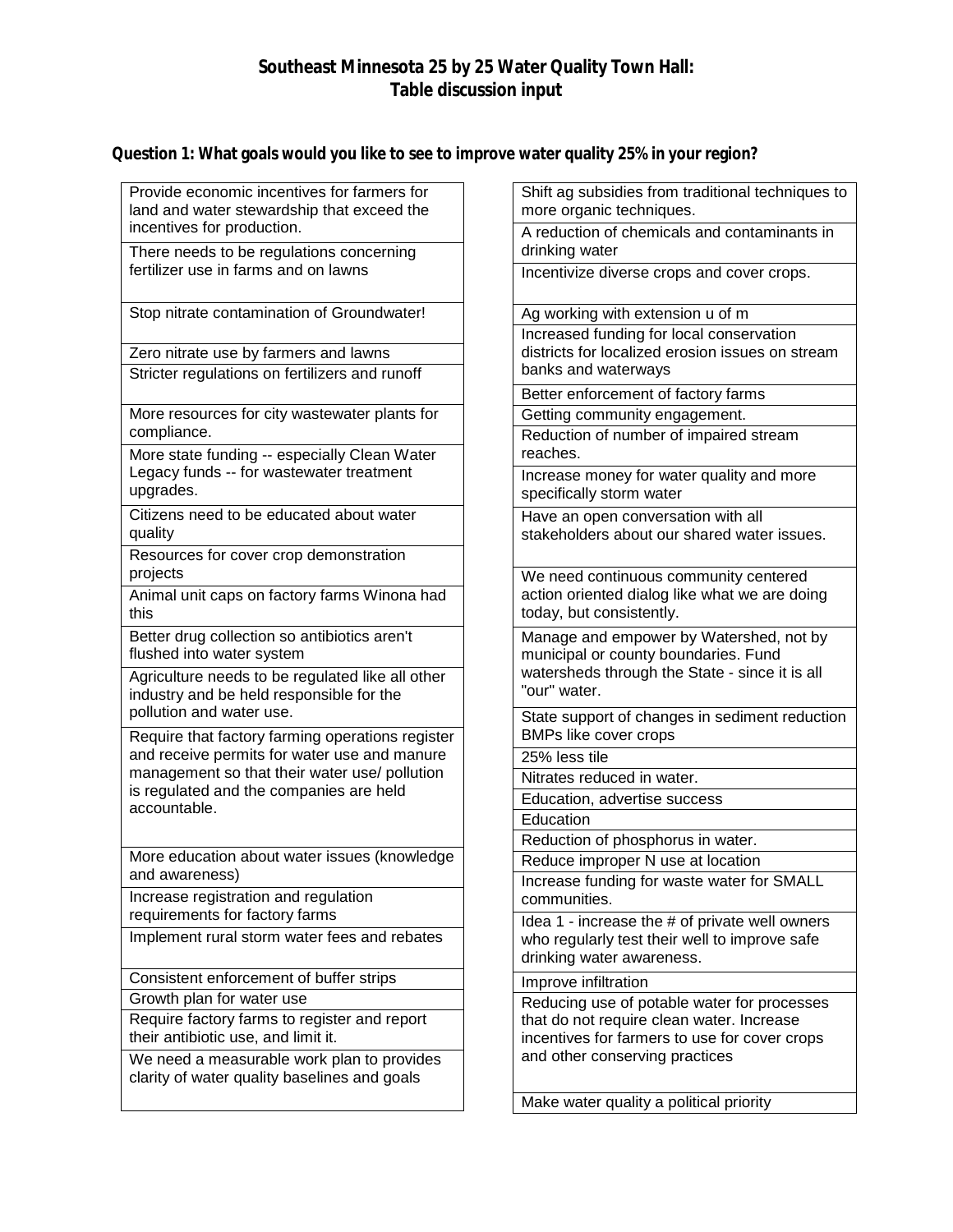There needs to be continuity in regulations for phosphates, nitrates, and chlorides going into our waterways to include farming, industry, and government.

Better enforcement

More ownership/accountability of all people about how they are impacting our water and how they can help.

Education of public and targeted populations on what the plan is and methods to reach goals

More cropland managed as no till.

Idea 1: More agriculture surveillance A 25% reduction in stormwater runoff volume

by increasing infiltration.

Increase soil health/best practices

Don't place blame, but find ways where individuals can contribute via programs like blue thumb

Upgrade urban water system: especially lead water pipe and stormwater retention

Measurable reduction in suspended sediment in lakes, rivers and streams.

Moratorium on factory farms

Permeable pavements for parking lots in cities.

Reduce pesticides/herbicides

Make aquifer use sustainable

No need to treat drinking water for nitrates.

Make sure agriculture is supported when there is the desire for action. Assume good intent with education before enforcement.

A focus on sediment for surface waters, and nitrogen for ground water.

Provide information to farmers about benefits of buffers and consequences of actions for broader public

Create incentives to develop markets for other crops.

Reduce all runoff in urban, suburban, and rural environments using both incentives and regulations

Improve widespread use of precision agriculture-- incentives for farmers

Reduce. Nutrient load

Community education about the benefits (health, economic, environment) to buying organic to increase demand.

#### Reduce nitrates

Require sellers of pharmaceuticals to provide recycling on site.

Continuing Education required yearly for permits & licenses that involve or effect water use.

Tear down the silos that government units have and make them communicate about how they are meeting the goal of improving water quality.

Reduce runoff, lower peak flow, higher base flow.

Idea 2: Rewarding farmers for healthy farming practices.

Stop fighting and focus on addressing root causes of water quality issues.

Make the funding available for the adaptation so farmers know they have buy in.

Incentivize farmers to plant cover crops

Allow grey water recycling and require for new developments

Increase funds for small community water treatment and storm water needs

Restrict/regulate/provide incentives for reducing fertilizer

Increase cover crops. Explain connection between pollution and water quality. Flexibility in incentives. Increase water storage. Reduce rigidity for qualified funding for solution components.

Create an agricultural landscape with more CROP diversity

Reduce nitrate by cover crops, drainage control, and farm practices. Reduce road salt contamination.

Shared costs for water quality improvements.

Allow natural landscapes without a permit.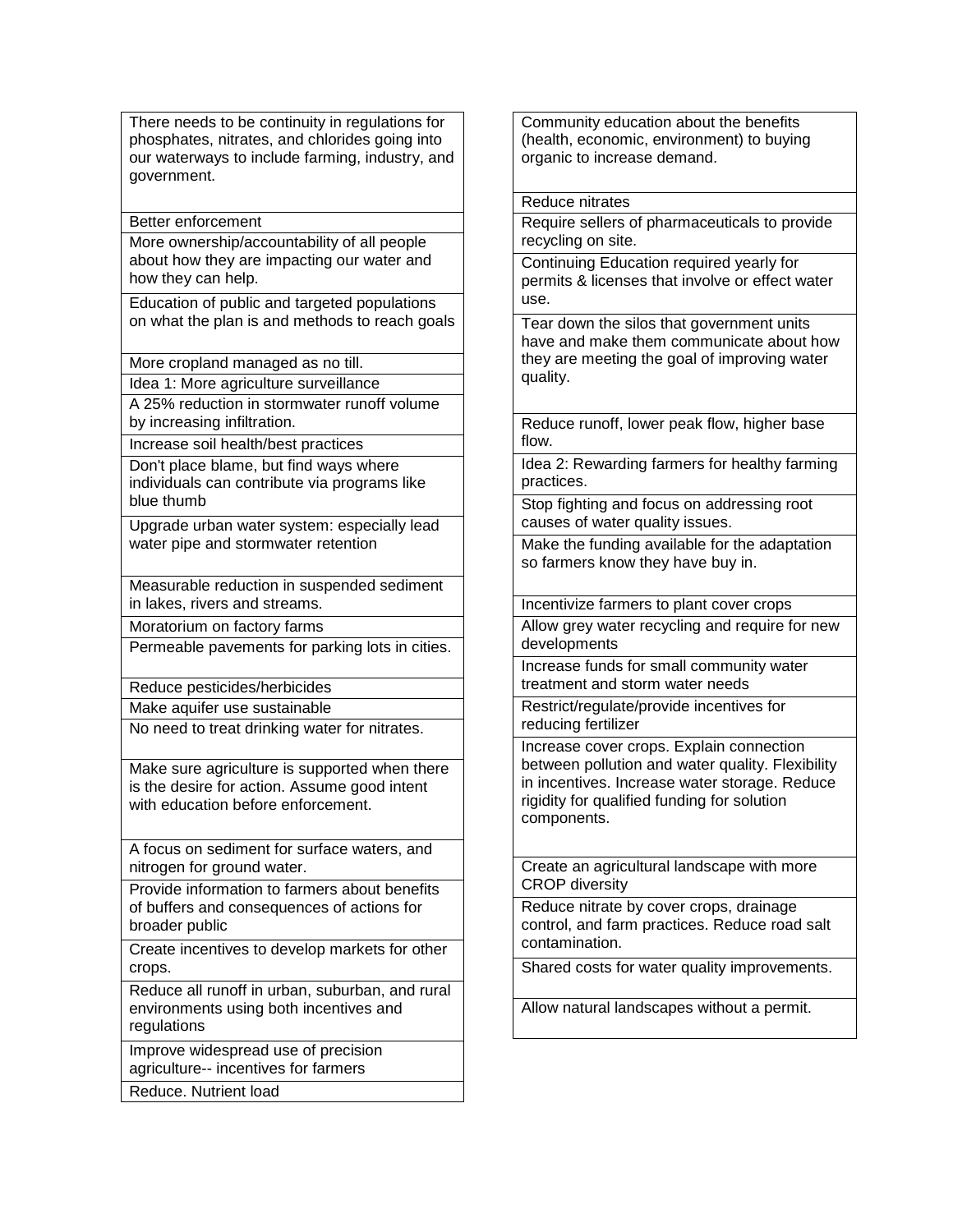Reduce pollution by reducing CAFOs and increasing plant food farming with an aggressive public education program about the health harms to humans, wildlife, water, air from intensive animal ag.

Measure water quality more effectively and publish the information in a way that can be found.

Develop a mechanicism to evaluation extranality costs of maintaining water quality to standards.

More conservation measures

More government intervention on current regulations

Clean up surface water by expanding use of buffers, reducing fertilizer & ecoli contamination.

Change the culture to recognize the right of clean water, clean lakes, protected environment. They have intrinsic value.

Establish consensus on fair and objective standards for contaminant levels.

Increase utilization of cover crops for improved water retention and increased infiltration

Provide free recycling of hazardous waste. that should be enough right

Be able to fix your own stream bank erosion (DNR will not allow you to fix it on your own land)

State and fed incentives to hold water on the land including sediment control structures, wetland restoration and other methods.

Support erosion prevention of Lake Pepin and sediment concerns.

Requirements on use of urban fertilizer & pesticide and Education. Targeting larger companies.

Improve resources and capacity to enforce existing regulations

1)Reduce suspended solids to rivers. 2)Reduce nitrates and phosphorous into the water. 3) better cooperation between government agencies.

Measurable reductions in groundwater nitrate.

Develop stewardship for N and water usage

Reduce contaminents from residential yards, medical, agriculture and sediment

Subsidize organic farms to reduce chemical pollution.

Idea 3: More regulations at the local goverment level for water quality.

Cooperation among government agencies and flexibility with in beaurcratic apparatus.

Monetary benefits for farmer Farmer support group Expanding monitoring

Address 1 billion trees at risk of ash borer disease.

Better reserarch

Work with existing organizations doing waterway protection on creeks, rivers, and watersheds

Update and Improve waste water and sewage treatment throughout the area

Figure out how to make conservation pay how to get adoption of conservation practices that work for farmers and landowners.

Reduce sedimentation through expanded use of cover crops. Make cover crops more economical.

Policies to support connections to land & water

Store water instead of using drain tile. Encourage water conversation practices in the home and corporations.

Reward systems that produce longterm ecological benefits. Fund Forever Green. Reward landowners that maintain and improve ecosystems that improve water quality.

Net nutruality in water and environment uses for all companies.

Use climate change as analogy. People understand (I think) long term effects and all need to do something. Little by little. Prioritize.

Increase water infiltration, permeable, keep water where it fell

Seek incentive programs that focus on protecting soil and water, much like ethonal subsidities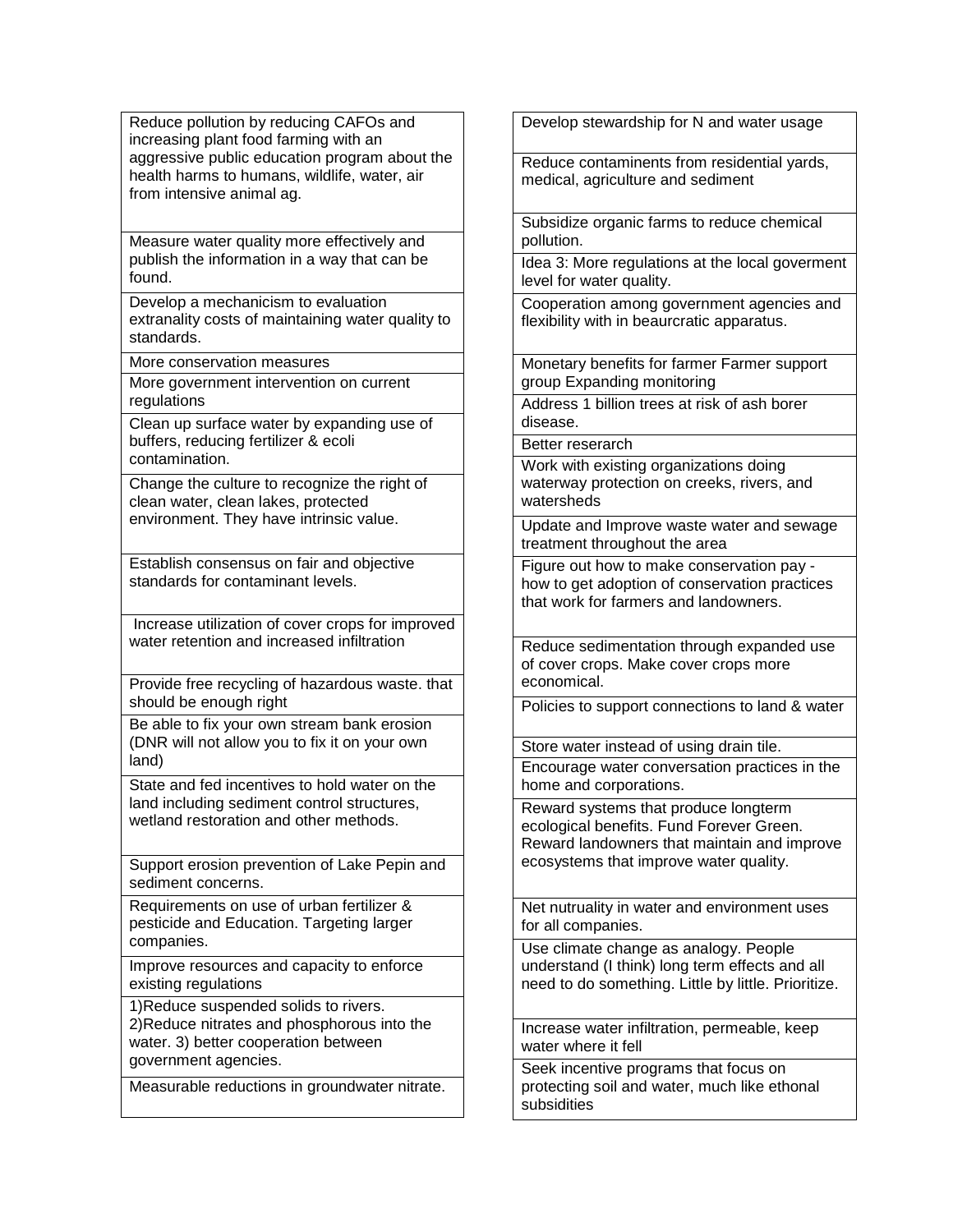Regulatory enforcement.

See group of diversified water stakeholders to prioritize effort and monies

Have more forward thinking about what our water issues are. Not reactive.

Measurable improvement in flood mitigation, flood reduction, especially in light of increased frequency and intensity of heavy rain events.

Research and implementation of nitrate reduction methos like saturated buffers

Improve construction practices

Increase public awareness of contaminants

Generate top water quality problems list.

Preserve high quality water for hospital and healthcare purposes, but reduce any waste.

Reduce sediment with cover crop and rip rapping stream banks. Get landowners involved with discussion. Educate and incentify landowners with state tax deductions. Reroute CREP Ethanol subsidies funds

need more consistant permitting between counties and state.

make urban farming easier.

Reduce runoff from ag land & construction sites

City rain gardens. Compost pickup collaboration of BSWR DNR and nonprofit watershed on creek and rivers. Zumbro Watershed Partnership and friends of Mississippi. Educate female landowners about BMP

Need consistent long term policies to support innovative soil conservation practices

Staff & money to do education, outreach, and when necessary, enforcement of existing water regulations

Get big producers involved in problem solving

Embed water quality into education at all levels - idea from 1 school - week focused on local water quality

Land stewardship project to educate and extend Cover crop solutions and incentives for change

Get these stats & stories into local mediadidn't know that about SW MN

Join watershed and green committee in your city or local soil & conservation events/policy advisors

Educate consumers on salt, herbicide, pesticides etc. that can impact environment

Farmers need to hear it from farmers

Funding for incentives to develop & use road salt alternates

Continue community conversations via medical societies, vets, and nutritions

Field days by farm retailers. Farmer to farmer coffee groups about soil bmp. Water conservation at rural wells.

Don't farm naked (i.e. Use cover crops)!

You should revise this question. It actually reads like you wanted to know how to reach goals. I think you wanted to know what the goals should be. Felt like we answered the same question for #1 & #2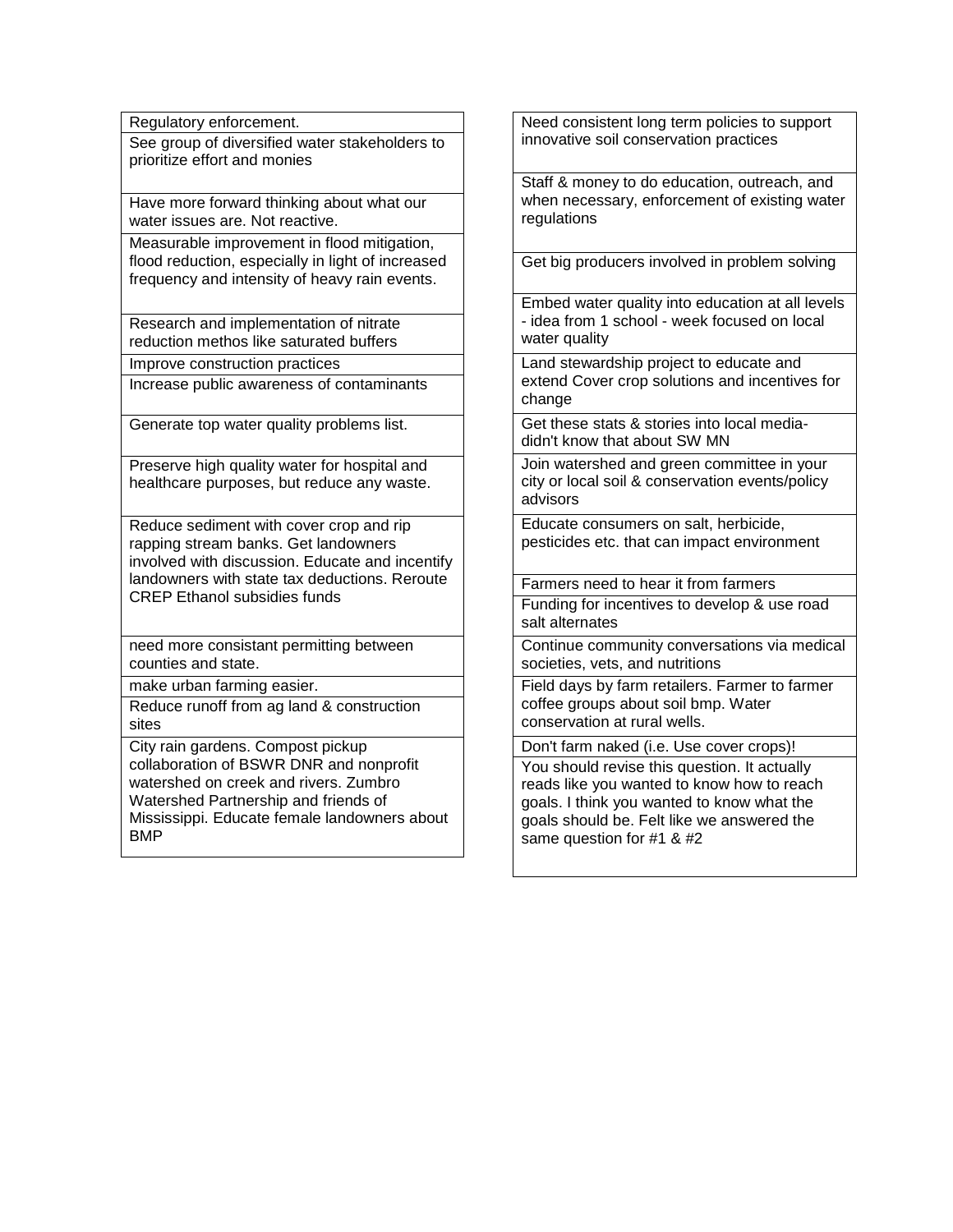## **Question 2: What actions are needed in your region to improve water quality?**

| Provide better State support for cities' MS4<br>work.                                                                                                                        |
|------------------------------------------------------------------------------------------------------------------------------------------------------------------------------|
| More water quality trading.                                                                                                                                                  |
| Better support for public education about<br>water quality.                                                                                                                  |
| Require factory farms to publically register<br>and receive permits for their water use and<br>manure disposal.                                                              |
| Require registration and permits for factory<br>farm water use and manure management,<br>and increase oversight/ enforcement.                                                |
| Incentivize people to reduce nitrates in<br>frttilizers                                                                                                                      |
| State program to incentivize farmers to<br>reduce nitrates                                                                                                                   |
| Organize farmers for water stewardship                                                                                                                                       |
| Increased buffer areas between streams<br>and fields.                                                                                                                        |
| clear rules that are plain to those that own<br>the land.                                                                                                                    |
| Funding for city wastewater facilities                                                                                                                                       |
| It's a public health issue. Support nitrogen<br>fertilizer rule                                                                                                              |
| Encourage testing of wells and sewer<br>systems, but without repercussions and<br>with financial assistance to fix                                                           |
| More statewide education and cooperation                                                                                                                                     |
| Monitor agriculture runoff, with financial<br>assistance and without repercussions                                                                                           |
| Develop ways to have safe conversations<br>about water quality without having to point<br>fingers or feel like the blame is being palced<br>on a particular group of people. |
| How have other communities reduced<br>nitrate use?                                                                                                                           |
| Have a responsible person in every county<br>in MN to speak for water quality and<br>organize                                                                                |
| Increased individual responsibility and<br>accountability                                                                                                                    |
| Figure out a way to bind Medicines (e.g.<br>birth control pills or even antibiotics used in<br>CAFOs) that get into our water supply.<br>Perhaps Mayo can start on this.     |

Include children on water quality efforts (Eagle Scouts, etc.) Monitor and regulate application of manure Penalize offenders You attract more bees with honey, provide rewards for conservation (like tax breaks). Education in schools about water quality Create more transparency about everyone's use and deficiency Install practices to reduce peak runoff Sponsor forums for best practices-- rural and urban and stakeholders Use environmentally safe salt (or a substitute) for driveways, roads, and highways Increased buffer zones Incentives and enforcement Incentivize cover crop BMPs and at the same time reduce disincentives for applying by streamlining process Preserve/ improve conservation practices Clear, published rules that landowners can follow No flush labels for drugs and baby wipes Enforce regulations on factory farms Cover crops Develop stewardship ethic for agriculture. Less industrial farming. Less lawn chemicals. Change aesthetic on shot mowed lawns to prairies. Identify and recognize champions with industry-education, etc. Build local incentives among local councils county boards and townships Build consensus among all people, farms and urban, on priority problem. Identify top five contributors to the issue and encourage/enforce change. More statewide education and cooperation Invest in infrastructure to recover nutrients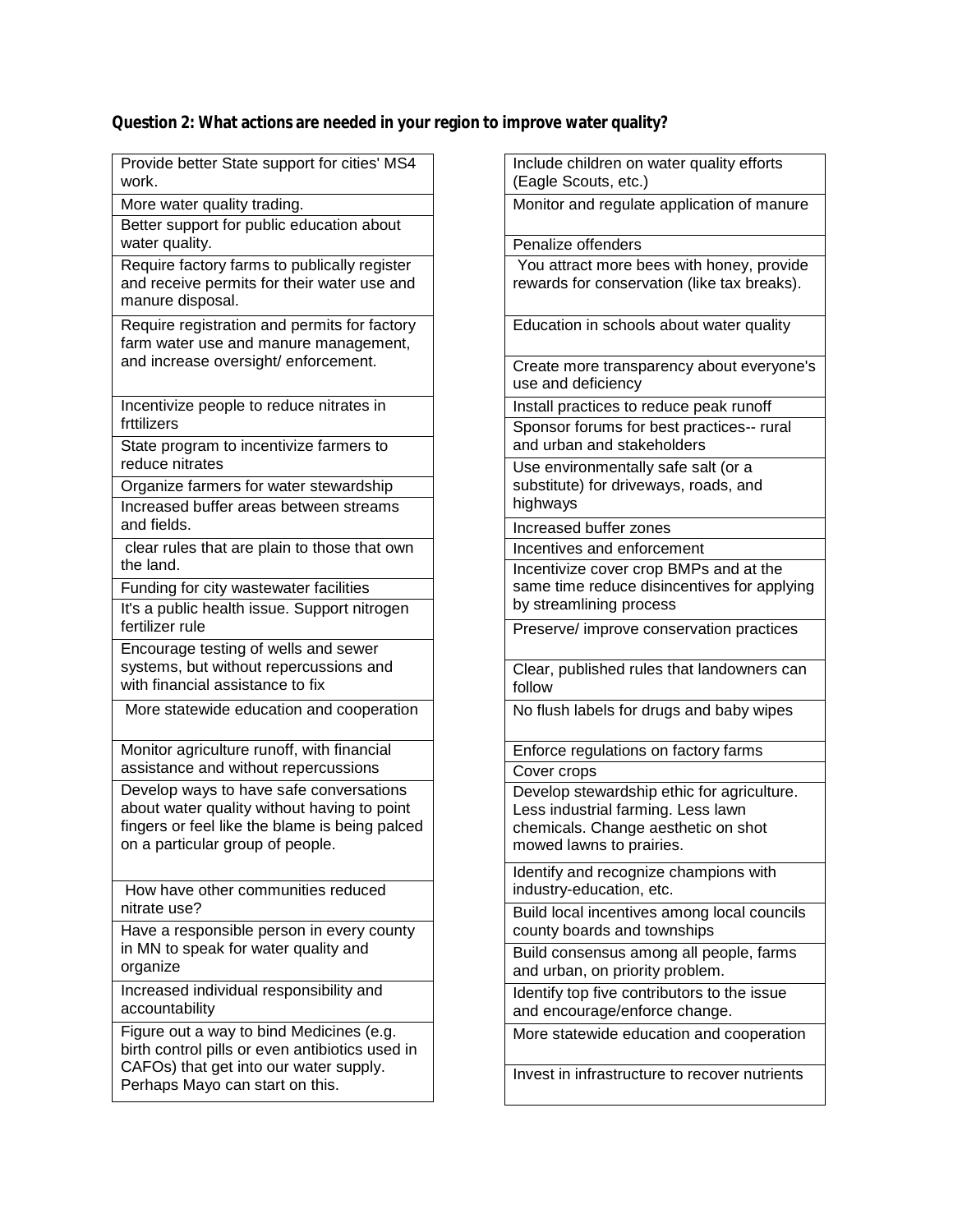| Respect ethanol subsidies                                                               |
|-----------------------------------------------------------------------------------------|
| Education of water quality to general public                                            |
| and real scenarios that exisit                                                          |
| Regional funding for cities to collaborate                                              |
| regional goals and projects                                                             |
| Be creative w/ revenue sources                                                          |
| Make heavy water users pay for water.                                                   |
| Address our changing weather events--                                                   |
| proactive planning for erosion, etc                                                     |
| Protected state funding for water                                                       |
| conservation and clean up.                                                              |
| Factory farm regulation and enforcement                                                 |
| policies ne d to be revisit d. Many are not                                             |
| subject to environmental impacr                                                         |
|                                                                                         |
| Moratorium on large feedlots                                                            |
| Increased individual responsibility                                                     |
| Reduce peak flow via structures and cover<br>crops                                      |
| Policy based on science to identify                                                     |
| problems and priorities                                                                 |
| Funding 1 watershed 1 plan                                                              |
| Promote and incentivize no-till and cover                                               |
| crops practices.                                                                        |
| Increase awareness of water quality at the                                              |
| point if use, quality check when home is                                                |
| sold                                                                                    |
| Urban areas - reduce lawn and golf course                                               |
| spray and fertilizer.                                                                   |
| Invest in protecting and expanding our state                                            |
| and community forest resources                                                          |
| Taxation on the amount of nitrate pollution                                             |
|                                                                                         |
| Strategic program development and<br>delivery, engage the target audience               |
|                                                                                         |
| Require factory farms to register and apply<br>for permits for water use and pollution. |
| Increase oversight/accountability.                                                      |
|                                                                                         |
| Regionalize expertise                                                                   |
| Develop and Plan permeable urban                                                        |
| surfaces.                                                                               |
| Increased water quality measurements and                                                |
| published publicly                                                                      |
| <b>Protect Local Control.</b>                                                           |
| We need the right regulations on the right                                              |
| things                                                                                  |
| Allow 1w1p to levy money to fund the plan                                               |
|                                                                                         |

County level testing Civic infrastructure at community level by valuing and voicing local experience, connecting communities, and making the issues personal! Return it like you find it requirement under LAWS Idea 1: Better coordination of state agencies to established regulations, monitor and enforce. MPCA needs to enforce existencing rules on CAFOs. Reduce or redirect , (not respect) ethanol subsidies rural stormwater fees or rebates Improve practices to decrease sendiment Locally-managed "green" revolving funds to reward landowners for good practices or where landowners have to pay fines for non-compliance. Tax phosphates and nitrates. Use those funds to support municipal WWTP remediation efforts. Educate about climate change,land use and water use. One watershed/One plan across the state and manage water across political boundries Structural practices for agricultural areas eg terracing, retention ponds, etc Support and celebrate clean water practices by family farms Encourage and reward better soil practices. State Plan for education for ag community about benefits of no-till and cover crops practices. Education and outreach. Update upgrade manurestorage facilities to have nutrients available to the crop at the proper time Incentives for best management practice to maintain farm business including nitrogen bmp's Make new economic markets that support alternative crops, cover crops affordable, and align water quality stewardship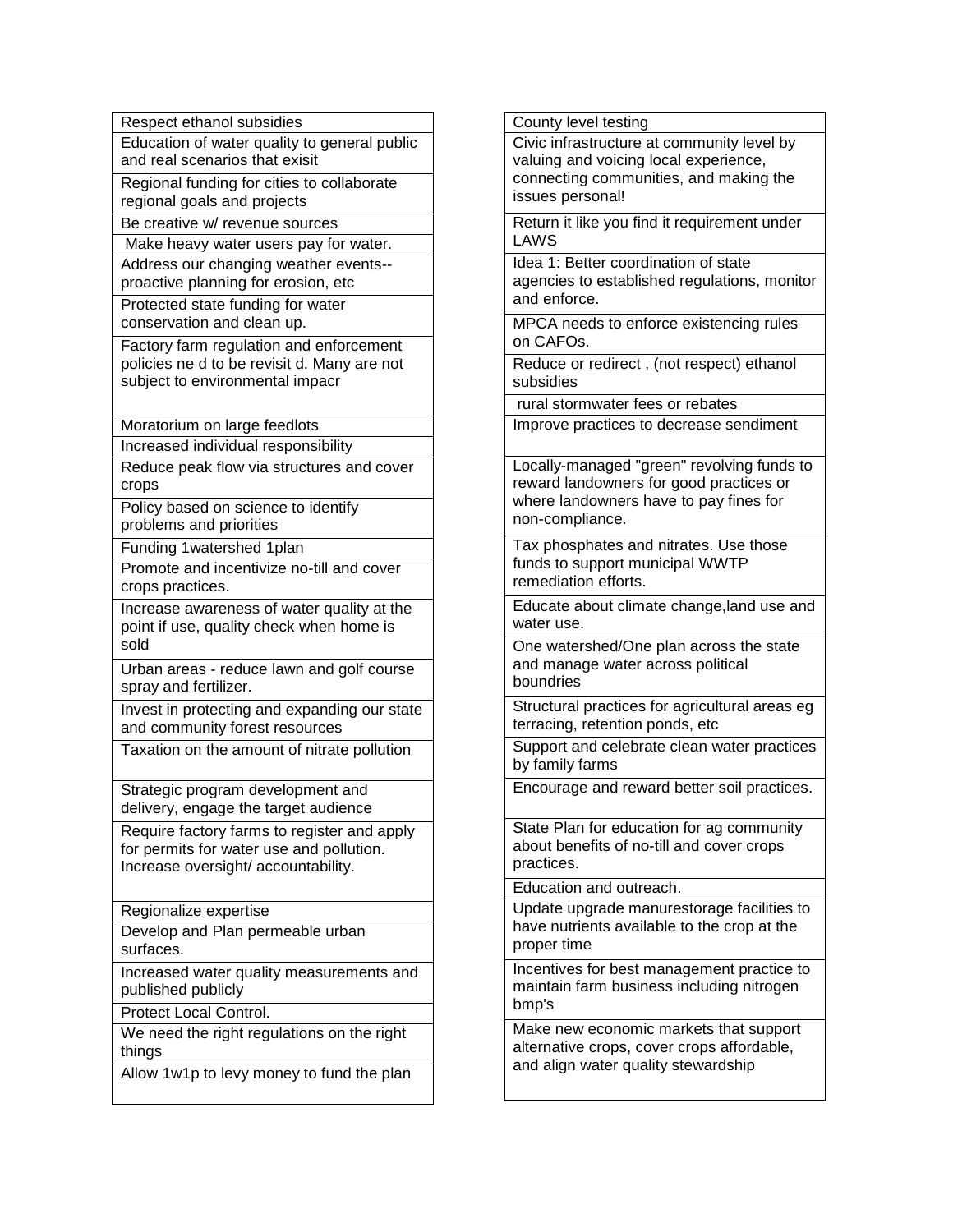| Increased government oversight of<br>chemical and fertilizer industries.                                                           |
|------------------------------------------------------------------------------------------------------------------------------------|
| On-farm planning for individual land                                                                                               |
| conservation benefits. Then funding to                                                                                             |
| assist with following through on                                                                                                   |
| conservation planning                                                                                                              |
| Cropland managed as no till                                                                                                        |
| Create incentives with the use of things like                                                                                      |
| legacy funds, farm bill                                                                                                            |
| Water use certification for consumer                                                                                               |
| products and food, so consumers can use                                                                                            |
| buying power to encourage stewardship.                                                                                             |
|                                                                                                                                    |
| Change the mindset - focus on profitability                                                                                        |
| not yield                                                                                                                          |
| 1) make biomass energy pay 2) control                                                                                              |
| road salt education 3) water management                                                                                            |
| structures                                                                                                                         |
| Focus on agricultural innovation for type                                                                                          |
| and use of cover crops. Fund the u of m                                                                                            |
| extension for this purpose.                                                                                                        |
| Run water quality education campaigns                                                                                              |
| aimed at all levels of stakeholders from                                                                                           |
|                                                                                                                                    |
|                                                                                                                                    |
| owners to landscapers                                                                                                              |
| Idea 3: More incentives for farmers and                                                                                            |
| municipalities for better conservation                                                                                             |
| protection.                                                                                                                        |
|                                                                                                                                    |
| viable                                                                                                                             |
|                                                                                                                                    |
| landowners and producers in order to assist                                                                                        |
| in choosing practices that are better for                                                                                          |
| water quality and operations.                                                                                                      |
| Don't increase allowed animal units per                                                                                            |
| farm                                                                                                                               |
| Lobby for federal farm bill reform to include                                                                                      |
| subsidies for diversified crops.                                                                                                   |
| Making conservation practices economically<br>Direct on-farm evaluation and outreach with<br>No mow lawns, landscaping with native |
| vegetation                                                                                                                         |
| Developing conservation plans with                                                                                                 |
| individual farmers and help them meet their                                                                                        |
| goals. Keeping them in compliance with                                                                                             |
| Federal farm goals                                                                                                                 |
| Provide best practice options so the                                                                                               |
| individual can pick what works best.                                                                                               |
| Idea 4: Allow for the use of gray water.                                                                                           |
|                                                                                                                                    |
|                                                                                                                                    |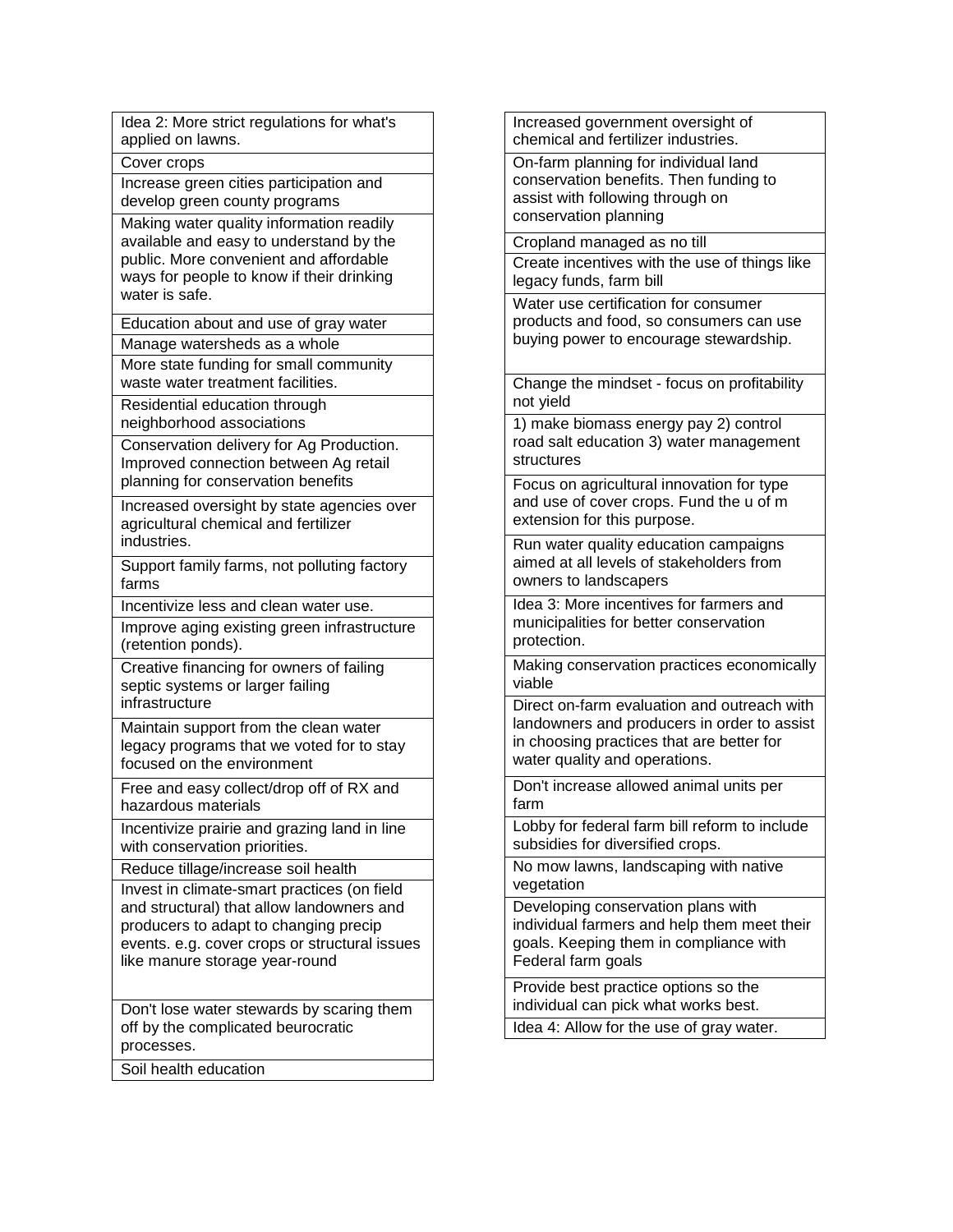Real-time monitoring and reporting of water quality in lakes, rivers, streams so residents have direct and visible awareness of water issues (e.g. stoplight red, yellow, green)

More funding for local projects that analyze things like the watershed

Increase awareness of public drinking water quality teports

Adequately fund "one watershed - one plan"

Monitor field edge by soil test to have a base line and that would be done on all property free

Metering water at a higher cost for irrigation if crops, lawns and golf courses

Secure funding to implement educational outreach

Educate the public on conservation and best farming practices.

Strong building codes for permeable pavements and storm water management

The state needs to classify the water that falls from the sky belongs to all, not the property owner, and needs to be treated as such by said property owner.

Stop frontier mentality. Work together. End partisanship.

Create a maximum crop cover percentage (like for developments) and chemicals per acre/year for farms.

Increase perennial vegetation.

Cover crops and prairie strips (Iowa research)

Market incentives to farmers for water quality

1) state wide education on water quality issues and mitigation 2) government to subsidize positive ah practices not negative. 3) council & respected champions for each of major problem areas

Reorganize state water management - a homeland water dept or water czar Healt dept in charge of drinking water including groundwater protection

Regulate urbanlawn water use and lawn chemical use.

Bring back a county actions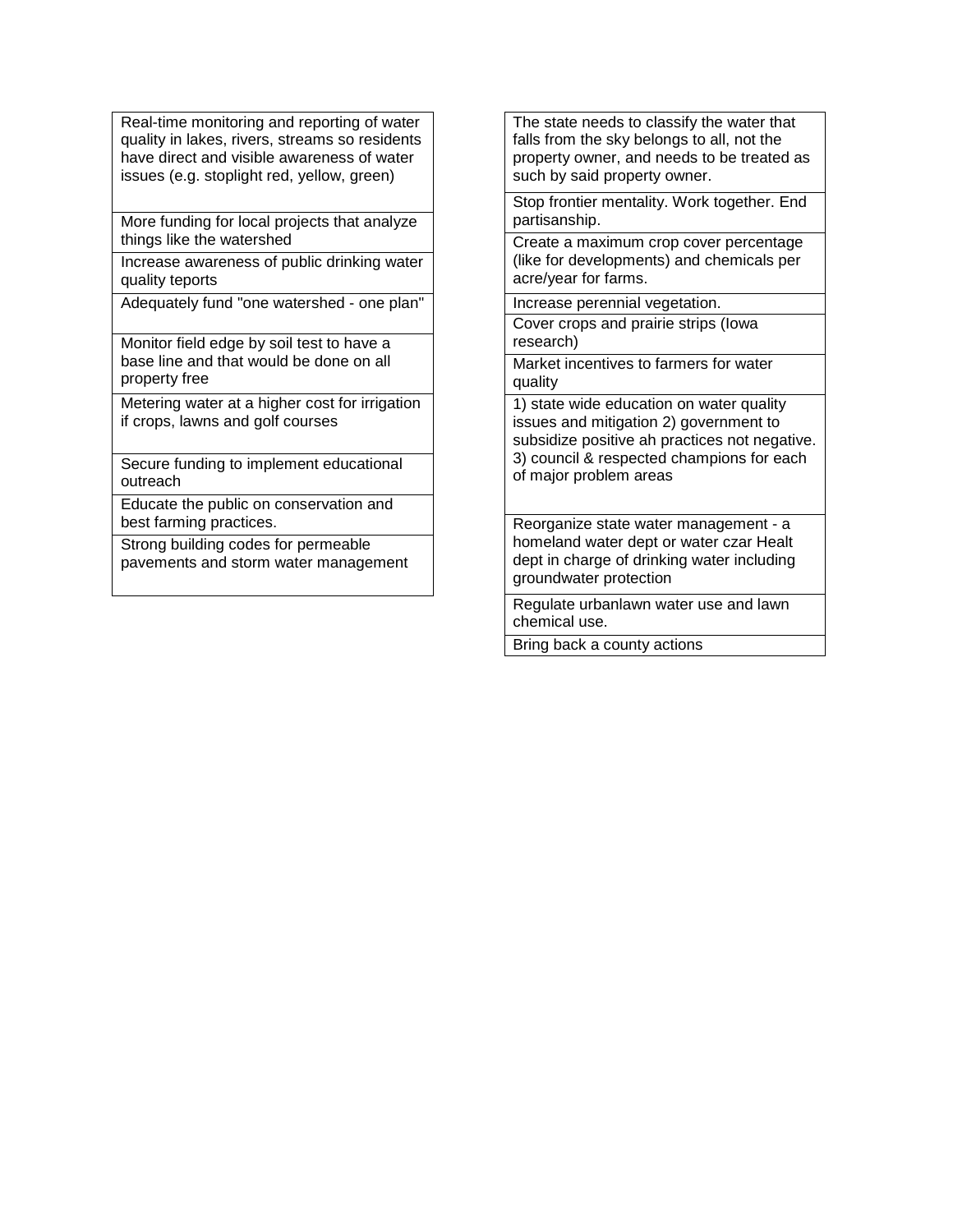### **Question 3: What would it take to move the action forward?**

| I advocate strict mandates. We cannot keep       | В  |
|--------------------------------------------------|----|
| putting this on future generations. We must      | la |
| act now to stop the water quality problems as    | tł |
| well as increase water re-use.                   | S  |
|                                                  |    |
|                                                  | a  |
| Get rid of incentives that encourage pollution   | а  |
| and overproduction and increase incentives       | F  |
| for stewardship                                  | р  |
| Recognize what has been done                     | R  |
| National law to protect water and air.           | L  |
| Recognize global warming                         | C  |
|                                                  | R  |
| money                                            |    |
| Reward the best, motivate the rest               | S, |
| Communication and awareness about water          | C  |
| quality. Education in the schools                | r  |
| They need to see the problem as personally       | F  |
| identifiable.                                    | E  |
| Focus on projects that address long-term         | L  |
| issus                                            | S  |
| Regulations on nitrates use                      | tc |
| A fully coordinated effort between government    | P  |
| entities that are responsible for water quality. |    |
| Do the DNR, the MPCA, the BWSR and the           | Ιc |
| EQB work together? Do they have common           | m  |
| goals & strategic plans?                         | C  |
|                                                  | lc |
|                                                  | tc |
| Best management practices in agriculture         | а  |
|                                                  | le |
| Farmers can't just self report at big feed lots  | F  |
|                                                  | N  |
| Begin more education.                            | G  |
| Invent precision conservation                    | in |
|                                                  | S  |
| Monetary incentives and fines where the          | d  |
| majority needs to understand the benifits and    |    |
| economies of water improvement.                  |    |
|                                                  | C  |
| Even regulations/mandates i.e. chemical          | р  |
| application to lawn or cropland                  | F  |
| Laws need to be enforced about fertilizer use    | F  |
|                                                  | U  |
| Dedicated funding to protect existing            | C١ |
| community forest resources                       | р  |
|                                                  |    |
| Education, U of M funding, farmer peer to        |    |
| peer sharing. SWCD district capacity to          | P  |
| facilitate this.                                 | s۱ |
|                                                  |    |

uild in the Precautionary Principle into all lws and economic decision. It is the moral ing to do. treamline and improve efficiencies of getting vailable programs out to agencies, Swcds nd end users. unding that prioritizes water quality, articularly in agriculture. egulatory enforcement and monitoring ocal government and state agencies need to onvey the same message equire sealing of old Wells upon ale/transfer of property. Consistency of message among government egulating agencies. und education for farming best practices. Enhance u of m extension. ong term thinking and funding tate agencies need to work with local groups to enforce water quality rules ublic Education lentify the problem, provide education, arketing, and online presence itizens must become fully engaged at the cal level. It's grassroots efforts that are going b bring about change at the community level nd will eventually lead to change in gislation. unding **lotivation** etting ALL in community to understand the npact of these issues on their personal lives O THAT ALL find value in engaging in iscussions leading to solutions hange of culture - adoption of water ethics roactively rather than reactively ield day events help farmers unding for swcd staff for outreach. se Legacy funds to promote interagency pordination for enforcement of wise water ractices and regulations. lanning and funding for municipality water upply and waste water upgrades.

Think beyond regional boundaries.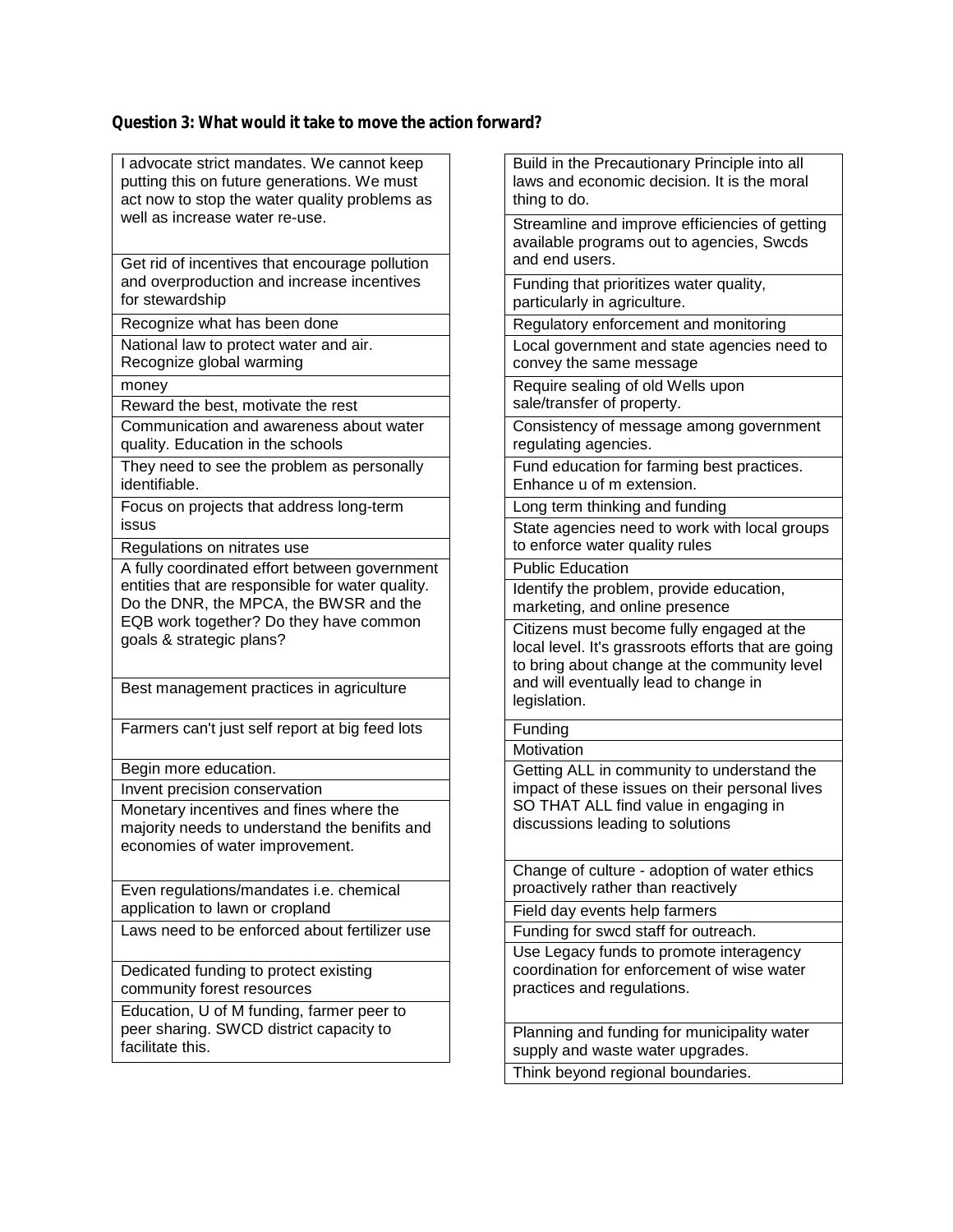| Change building code to require graywater<br>system.                                                                           |
|--------------------------------------------------------------------------------------------------------------------------------|
| Money                                                                                                                          |
| Policy decisions should be done on the<br>watershed level.                                                                     |
| Funding for training staff for swcd.                                                                                           |
| Water coordination by watersheds.                                                                                              |
| Education                                                                                                                      |
| Provide help, \$s and education, to make the<br>best practices more available.                                                 |
| Actionable guidance for citizens                                                                                               |
| Dedicated funding to local conservation                                                                                        |
| organizations that address known water<br>quality issues                                                                       |
| Demonstrations of success                                                                                                      |
| Watershed specific policies and BMP.                                                                                           |
| <b>Public education</b>                                                                                                        |
| Investing in early and continued education in<br>water issues and water awareness.                                             |
| Idea 1: Money for inventive programs,<br>monitoring, and follow through.                                                       |
| Regulations                                                                                                                    |
| Legislation and money. Raise public                                                                                            |
| awareness. Enlist business.                                                                                                    |
| Best management practices incorporated into<br>policy at a watershed level                                                     |
| Money!                                                                                                                         |
| Follow examples and successes from other<br>states (lowa is example for "butterfly highway"<br>for incentivizing certain BMPs) |
| More meetings like this for public engagement                                                                                  |
| Change culture so we pay for what we want -<br>put our \$ where our mouth is                                                   |
| Inverse local/state subsidy for nitrogen use<br>(more money for less nitrogen).                                                |
| A public awareness system that works like the<br>fire risk system--get people asking the right<br>questions.                   |
| Move faster than 25 by 25. Be real about the<br>sense of urgency                                                               |
| Measure water quality and publish the results<br>where the public can find them.                                               |
| Money for education, innovation, research and<br>infrastructure.                                                               |

Develop and implement creative project competitions, like the X Prize, but for clean water. Or the Oscars of clean water. Best Farm, Best watershed, etc Local county responsibility for pollution (if country does not meet certain pollutant standard--fee assessed by state). Educating outreaching public on water quality concerns in urban and agricultural settings Redirect funds from water damaging policies to water quality incentives Leadership to bring people together for solutions and lead implementation. Monetary incentives for farmers to adopt best management practices Have the political courage to take on wellentrenched interests (like factory farms) More money dedicated to SWCDs Make guilt work. Shorten feedback loop for actions that impair water. Local farmer round tables with local decision making collaboration. Bring in farmers who are having success with similar issues to share. Less competitive grants. Improve education and awareness with demonstration projects to illustrate impacts and benefits. Idea 2: Co-operation and communication between state agencies. Create more watershed districts (to empower the areas that exist already) Reorganize watershed management from counties to whole watershed level More coordination between government agencies. Develop ciriculum and resources for teachers to educate students. Acknowledge the problem Provide more market incentives for clean water, include grey water in urban areas. Create a credit trading platform for

incentivising farmers through best management practices to reduce nutrient runoff.